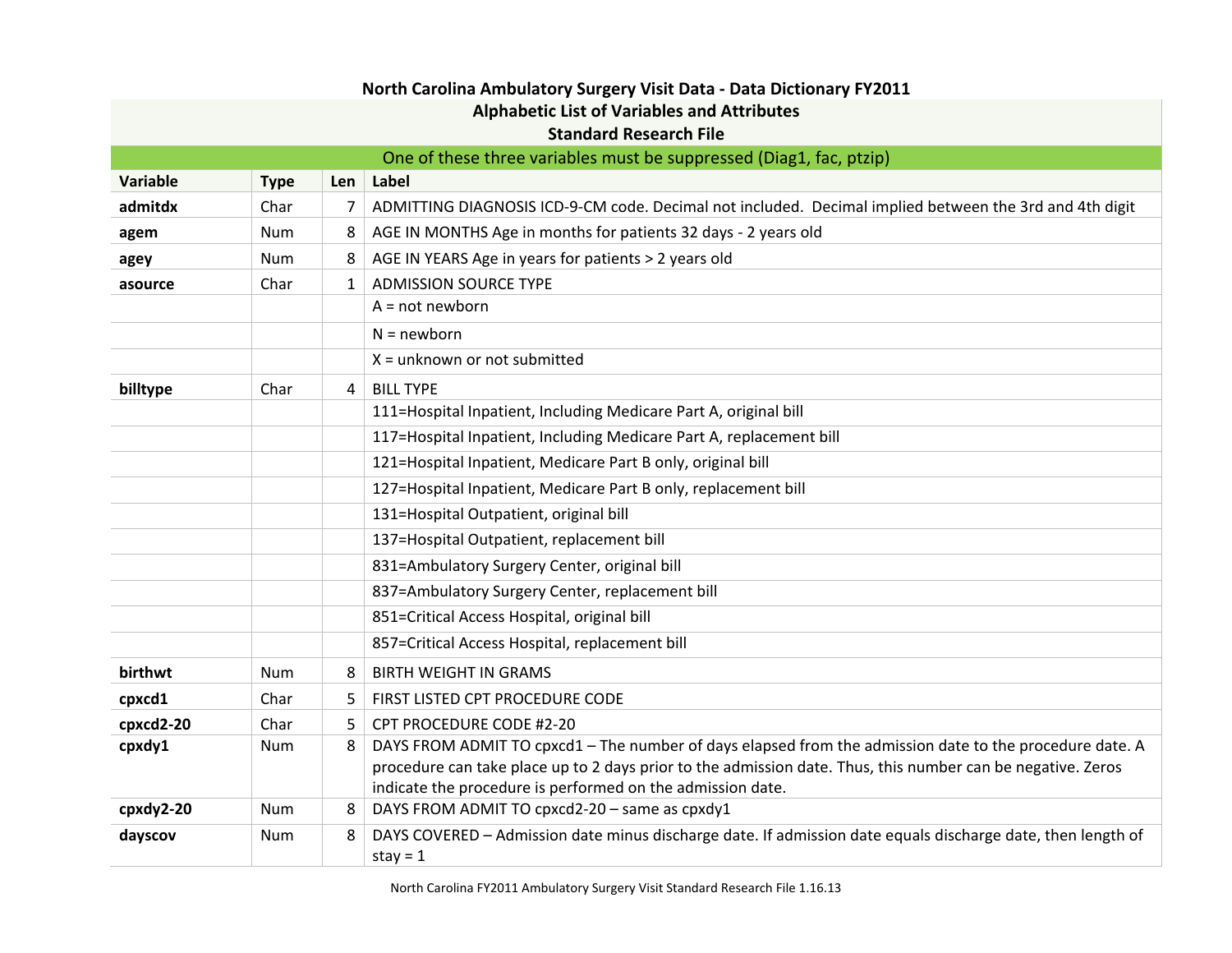| diag1        | Char | 7              | FIRST LISTED DIAGNOSIS CODE #1 - ICD-9-CM code. Decimal not included. Decimal implied between the 3rd and<br>4th digit. |
|--------------|------|----------------|-------------------------------------------------------------------------------------------------------------------------|
| diag2-diag25 | Char | 7              | DIAGNOSIS CODE #2-25 (same as Diag1)                                                                                    |
| erflag       | Num  | 8              | PRESENCE OF ER REV CODE (045x)= 1 - Patient admitted from ED to inpatient, Truven Derived Variable                      |
| ethnicity    | Char | $\overline{2}$ | ETHNICITY - 1=Non-Hispanic, 2=Hispanic                                                                                  |
| fac          | Char | 11             | FACILITY ID Hospital identification number                                                                              |
| fyear        | Char | 6              | FISCAL YEAR Four digit fiscal year                                                                                      |
| orflag       | Num  | 8              | PRESENCE OF OR REV CODE (036x)= 1 - Indication of operating room use during stay, Truven Derived Variable               |
| patst        | Char | $\mathbf{2}$   | <b>PATIENT STATE - State Abbreviation</b>                                                                               |
| payer1       | Char | $\mathbf{2}$   | PRIMARY PAYER CODE -State-specific payer code                                                                           |
|              |      |                | 09=Self Pay (historical P)                                                                                              |
|              |      |                | 10=Central Certification (historical F)                                                                                 |
|              |      |                | 11=Other Non-Federal Program (historical X)                                                                             |
|              |      |                | 12=Preferred Provider Organization (PPO) (historical Z)                                                                 |
|              |      |                | 13=Point of Service (POS) (historical Y)                                                                                |
|              |      |                | 14=Exclusive Provider Organization (EPO) (historical J)                                                                 |
|              |      |                | 15=Indemnity Insurance (Historical L)                                                                                   |
|              |      |                | 16=Health Maintenance Organization (HMO) Medicare Risk (Historical K)                                                   |
|              |      |                | BL=Blue Cross & Blue Shield (historical B)                                                                              |
|              |      |                | CH=Champus                                                                                                              |
|              |      |                | CI=Commercial Insurance (historical I)                                                                                  |
|              |      |                | DS=Disability (historical G)                                                                                            |
|              |      |                | HM=Health Maintenance Organization (HMO) (historical H)                                                                 |
|              |      |                | LI=Liability (historical Q)                                                                                             |
|              |      |                | LM=Liability Medical (historical R)                                                                                     |
|              |      |                | MA=Medicare Part A (historical M)                                                                                       |
|              |      |                | MB=Medicare Part B (historical T)                                                                                       |
|              |      |                | MC=Medicaid (historical D)                                                                                              |
|              |      |                | OF=Other federal program (historical V)                                                                                 |
|              |      |                | TV=Title V (historical 1)                                                                                               |
|              |      |                | VA=Veteran Administration Plan (historical 2)                                                                           |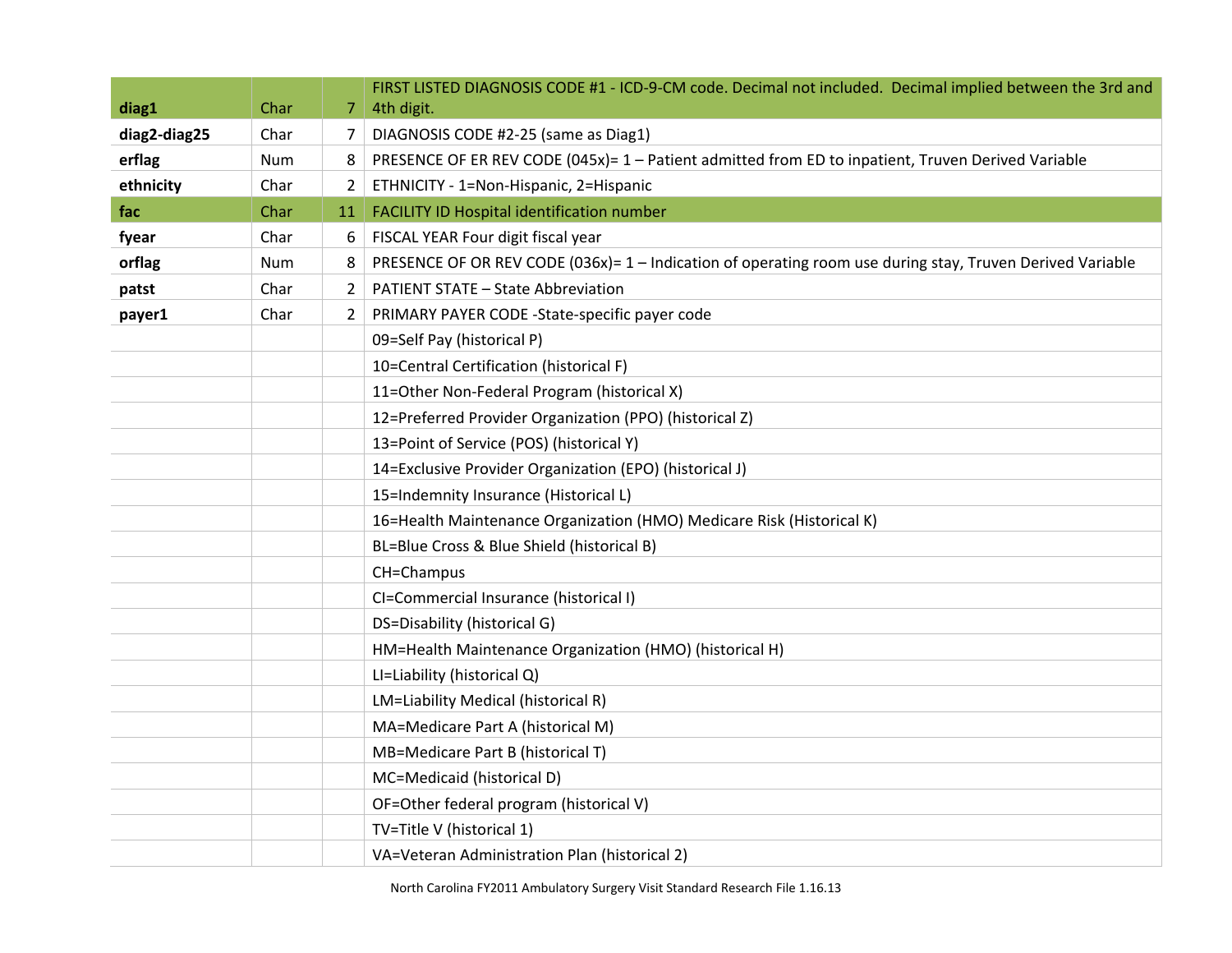|           |            |              | WC=Workers Compensation Health Claim (historical W)                                                                                                                                             |
|-----------|------------|--------------|-------------------------------------------------------------------------------------------------------------------------------------------------------------------------------------------------|
|           |            |              | ZZ=Mutually defined unknown (historical U)                                                                                                                                                      |
| payer2-3  | Char       | $\mathbf{2}$ | PAYER CODE 2-3 - secondary payer sources, same variables as payer1                                                                                                                              |
| paysub1-3 | Char       | 4            | PAYER SUBCLASS 1-3 Payer sub-classification code                                                                                                                                                |
| ptcnty    | Char       | 3            | PATIENT COUNTY - 3 digit FIPS COUNTY CODE                                                                                                                                                       |
| patzip    | Char       | 5.           | 5 DIGIT PATIENT ZIP CODE                                                                                                                                                                        |
| race      | Char       | $\mathbf{1}$ | <b>RACE</b>                                                                                                                                                                                     |
|           |            |              | 1=American Indian (historical 1)                                                                                                                                                                |
|           |            |              | 2=Asian (historical 2)                                                                                                                                                                          |
|           |            |              | 3=Black or African-American (historical 3)                                                                                                                                                      |
|           |            |              | 4=Native Hawaiian or Pacific Islander (historical 2)                                                                                                                                            |
|           |            |              | 5=Caucasian (historical 4)                                                                                                                                                                      |
|           |            |              | 6=Other race                                                                                                                                                                                    |
|           |            |              | 9=Patient declined or unavailable                                                                                                                                                               |
| revchg1   | Num        | 8            | ROUTINE CHARGES - Routine charges, sum of revenue codes 101,110 - 179                                                                                                                           |
| revchg2   | Num        | 8            | ICU/CCU CHARGES - ICU / CCU charges, sum of revenue codes 200-219                                                                                                                               |
| revchg3   | Num        | 8            | SURGERY CHARGES - Surgical charges, sum of revenue codes 360-379,710 - 729                                                                                                                      |
| revchg4   | <b>Num</b> | 8            | LAB CHARGES - Lab and blood charges, sum of revenue codes 300 -319, 390 - 399, 740 - 759                                                                                                        |
| revchg5   | Num        | 8            | PHARMACY CHARGES - Pharmacy charge, sum of revenue codes 250 - 269,630 - 639.                                                                                                                   |
| revchg6   | Num        | 8            | RADIOLOGY CHARGES - Radiology charge, sum of revenue codes 280 - 289,320 - 359, 400 - 409                                                                                                       |
| revchg7   | Num        | 8            | RESPIRATORY CHARGES - Respiratory charge, sum of revenue codes 410 - 419,460 - 469                                                                                                              |
| revchg8   | <b>Num</b> | 8            | THERAPY CHARGES - Therapy charge, sum of revenue codes 420 - 449,470 - 479                                                                                                                      |
| revchg9   | Num        | 8            | SUPPLIES CHARGES - Supplies charge, sum of revenue codes 270 - 279, 620 - 629                                                                                                                   |
| revchg10  | Num        | 8            | OTHER CHARGES - Other charges, sum of revenue codes 70-77; 100;180-189; 220-249; 290-299; 380-389; 450-<br>459; 480-619; 640-669; 700-709; 730-739; 760-769; 790-859; 880-929; 940-949; 960-999 |
| servline  | Char       | 6            | <b>SERVICE LINE</b>                                                                                                                                                                             |
|           |            |              | 1 = CARDIAC CARE (Medical)                                                                                                                                                                      |
|           |            |              | 2 = CARDIAC CARE (Surgical)                                                                                                                                                                     |
|           |            |              | 3 = CANCER CARE (Medical)                                                                                                                                                                       |
|           |            |              | 4 = CANCER CARE (Surgical)                                                                                                                                                                      |
|           |            |              | 5 = NEUROLOGICAL (Medical)                                                                                                                                                                      |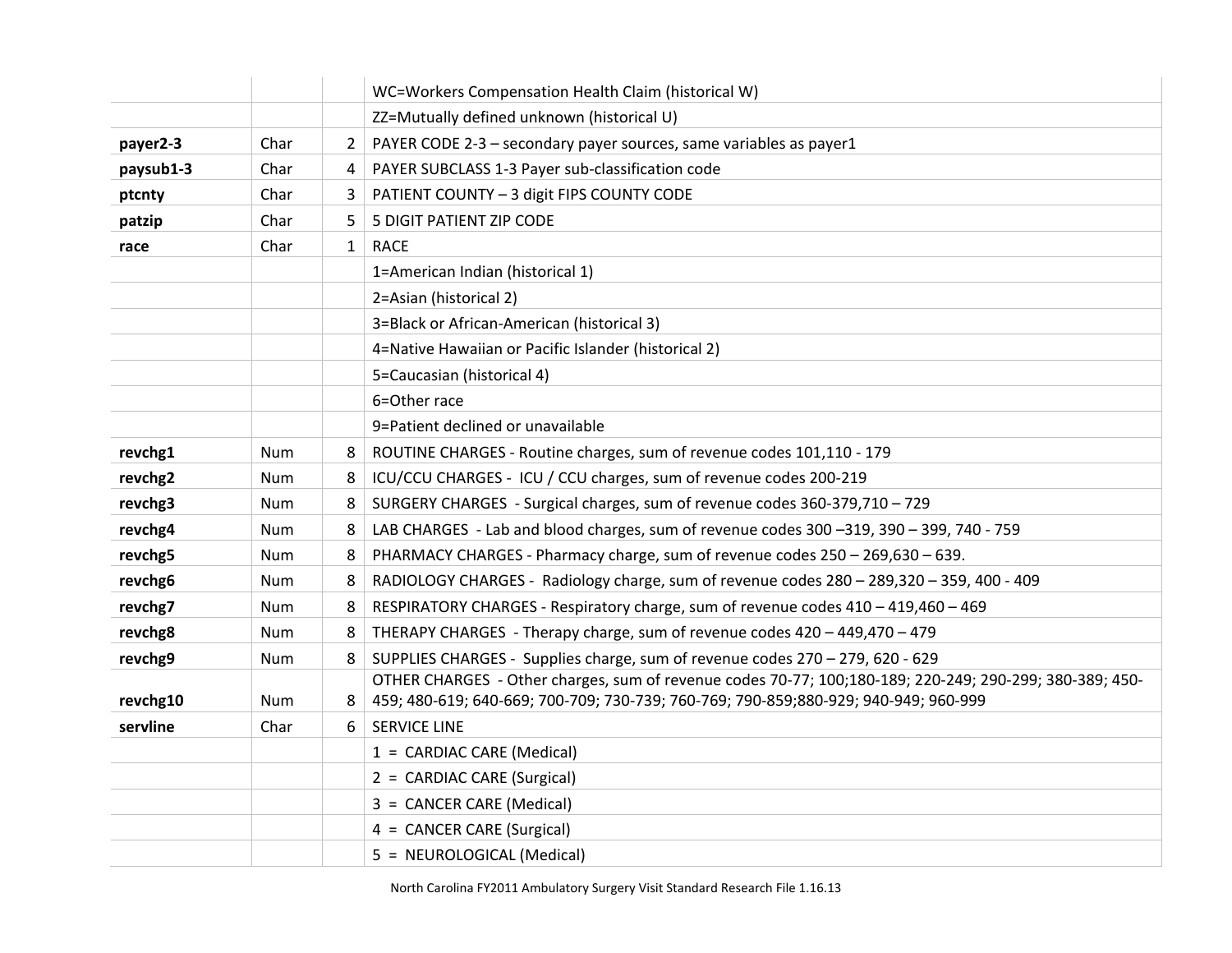|        |      |              | 6 = NEUROLOGICAL (Surgical)                                                                                           |
|--------|------|--------------|-----------------------------------------------------------------------------------------------------------------------|
|        |      |              | 7 = RENAL / UROLOGY (Medical)                                                                                         |
|        |      |              | 8 = RENAL / UROLOGY (Surgical)                                                                                        |
|        |      |              | 9 = WOMENS HEALTH                                                                                                     |
|        |      |              | 10 = ORTHOPEDICS (Medical)                                                                                            |
|        |      |              | 11 = ORTHOPEDICS (Surgical)                                                                                           |
|        |      |              | 12 = RESPIRATORY                                                                                                      |
|        |      |              | $13 = MEDICINE$                                                                                                       |
|        |      |              | 14 = GENERAL SURGERY                                                                                                  |
|        |      |              | 15 = OTHER SURGERY                                                                                                    |
|        |      |              | $16 = NEWBORN$                                                                                                        |
|        |      |              | 17 = PSYCHIATRY                                                                                                       |
|        |      |              | 18 = OPHTHALMOLOGY                                                                                                    |
|        |      |              | 19 = TRAUMA (Medical)                                                                                                 |
|        |      |              | 20 = TRAUMA (Surgical)                                                                                                |
|        |      |              | $21 = DENTAL$                                                                                                         |
|        |      |              | 22 = SUBSTANCE ABUSE                                                                                                  |
|        |      |              | 23=MISCELLANEOUS                                                                                                      |
|        |      |              | 24 = OBSTETRICS                                                                                                       |
| sex    | Char | $1 \vert$    | SEX F = FEMALE, M= MALE U=UNKNOWN                                                                                     |
| source | Char | $\mathbf{1}$ | POINT OF ORIGIN                                                                                                       |
|        |      |              | 1=Non-health care facility point of origin                                                                            |
|        |      |              | 2=Clinic or physician's office                                                                                        |
|        |      |              | 4=Transfer from a hospital (different facility)                                                                       |
|        |      |              | 5=Transfer from a skilled nursing facility (SNF), intermediate care facility (ICF), or assisted living facility (ALF) |
|        |      |              | 5=Born inside this hospital                                                                                           |
|        |      |              | 6=Transfer from another health care facility                                                                          |
|        |      |              | 6=Born outside this hospital                                                                                          |
|        |      |              | 8=Court/law enforcement                                                                                               |
|        |      |              | 9=Information not available                                                                                           |
|        |      |              | D=Transfer from one distinct unit of the hospital to another distinct unit of the same hospital resulting in a        |

North Carolina FY2011 Ambulatory Surgery Visit Standard Research File 1.16.13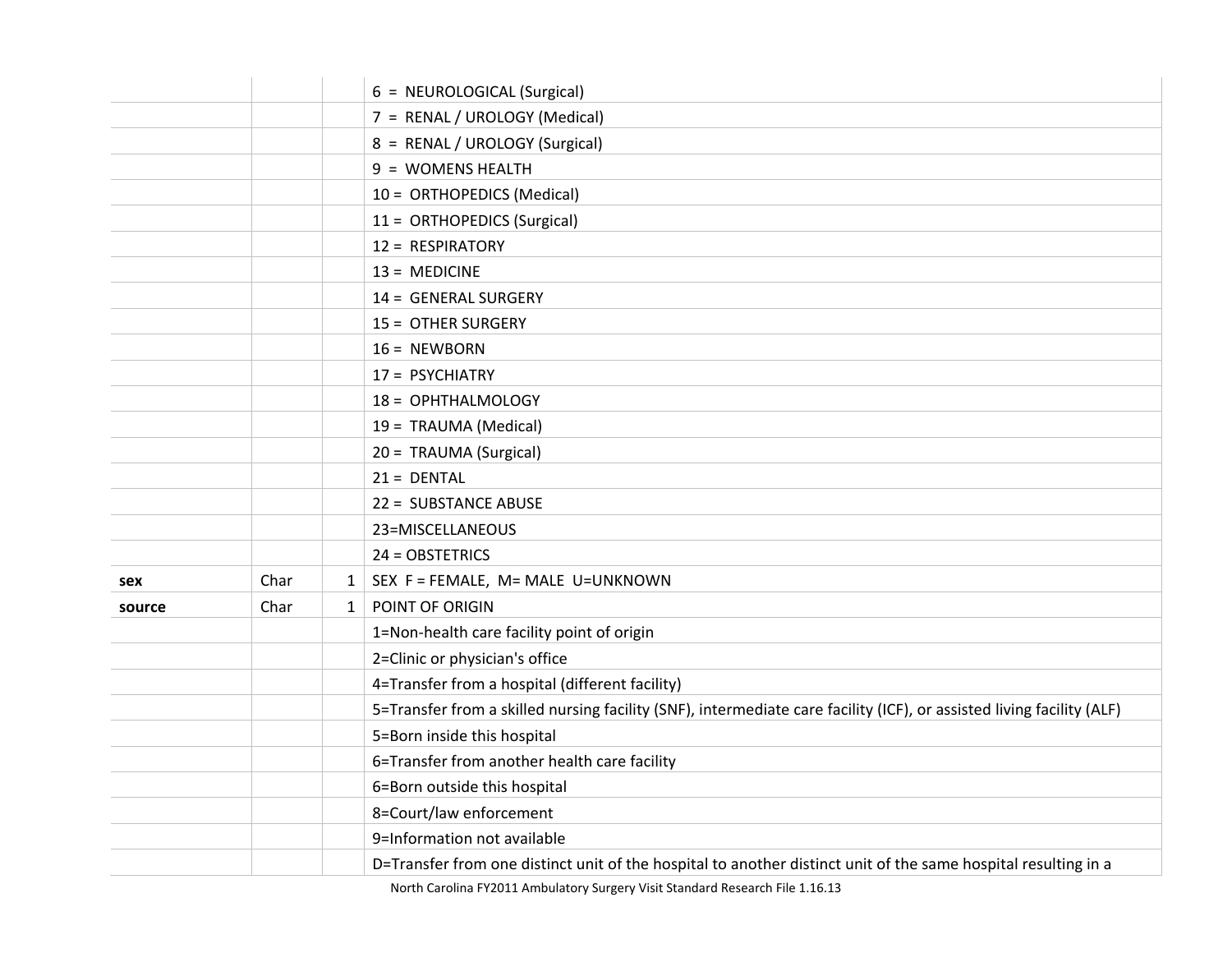|        |      |              | separate claim to the payer                                                                               |
|--------|------|--------------|-----------------------------------------------------------------------------------------------------------|
|        |      |              | E=Transfer from ambulatory surgery center                                                                 |
|        |      |              | F=Transfer from a hospice facility                                                                        |
| status | Char | 6            | PATIENT DISPOSITION                                                                                       |
|        |      |              | 1=Discharged to home or self-care (routine discharge)                                                     |
|        |      |              | 2=Discharged/transferred to a short term general hospital for inpatient care                              |
|        |      |              | 3=Discharged/Transferred to skilled nursing facility (SNF) with Medicare certification                    |
|        |      |              | 4=Discharged/transferred to a facility that provides custodial or supportive care                         |
|        |      |              | 5=Discharged/transferred to a designated cancer center or children's hospital                             |
|        |      |              | 6=Discharged/Transferred to home under care of organized home health service organization                 |
|        |      |              | 7=Left against medical advice or discontinued treatment                                                   |
|        |      |              | 9=Admitted as an inpatient to this hospital                                                               |
|        |      |              | 20=Expired                                                                                                |
|        |      |              | 21=Discharged/Transferred to Court/Law enforcement                                                        |
|        |      |              | 30=Still a patient                                                                                        |
|        |      |              | 40=Expired at home                                                                                        |
|        |      |              | 41=Expired in a medical facility (eg hospital, SNF, ICF or free standing hospice)                         |
|        |      |              | 43=Discharged/transferred to a federal health care facility                                               |
|        |      |              | 50=Hospice - home                                                                                         |
|        |      |              | 51=Hospice- Medical facility (certified) providing hospice level of care                                  |
|        |      |              | 61=Discharged/transferred to a hospital based Medicare approved swing bed                                 |
|        |      |              | 62=Discharged/transferred to an inpatient rehabilitation facility (IRF) including rehabilitation          |
|        |      |              | 63=Discharged/transferred to Medicare Certified long term care hospital LTCH                              |
|        |      |              | 64=Discharged/transferred to a nursing facility certified under Medicaid but not certified under Medicare |
|        |      |              | 65=Discharged/transferred to a psychiatric hospital or psychiatric distinct part unit of hospital         |
|        |      |              | 66=Discharged/transferred to Critical Access Hospital CAH                                                 |
|        |      |              | 70=Discharged/Transferred to another type of health care institution not defined elsewhere in this list   |
| totchg | Num  | 8            | TOTAL CHARGES - Total charges, actual submitted value                                                     |
| type   | Char | $\mathbf{1}$ | <b>ADMIT TYPE</b>                                                                                         |
|        |      |              | 1=Emergency                                                                                               |
|        |      |              | 2=Urgent                                                                                                  |